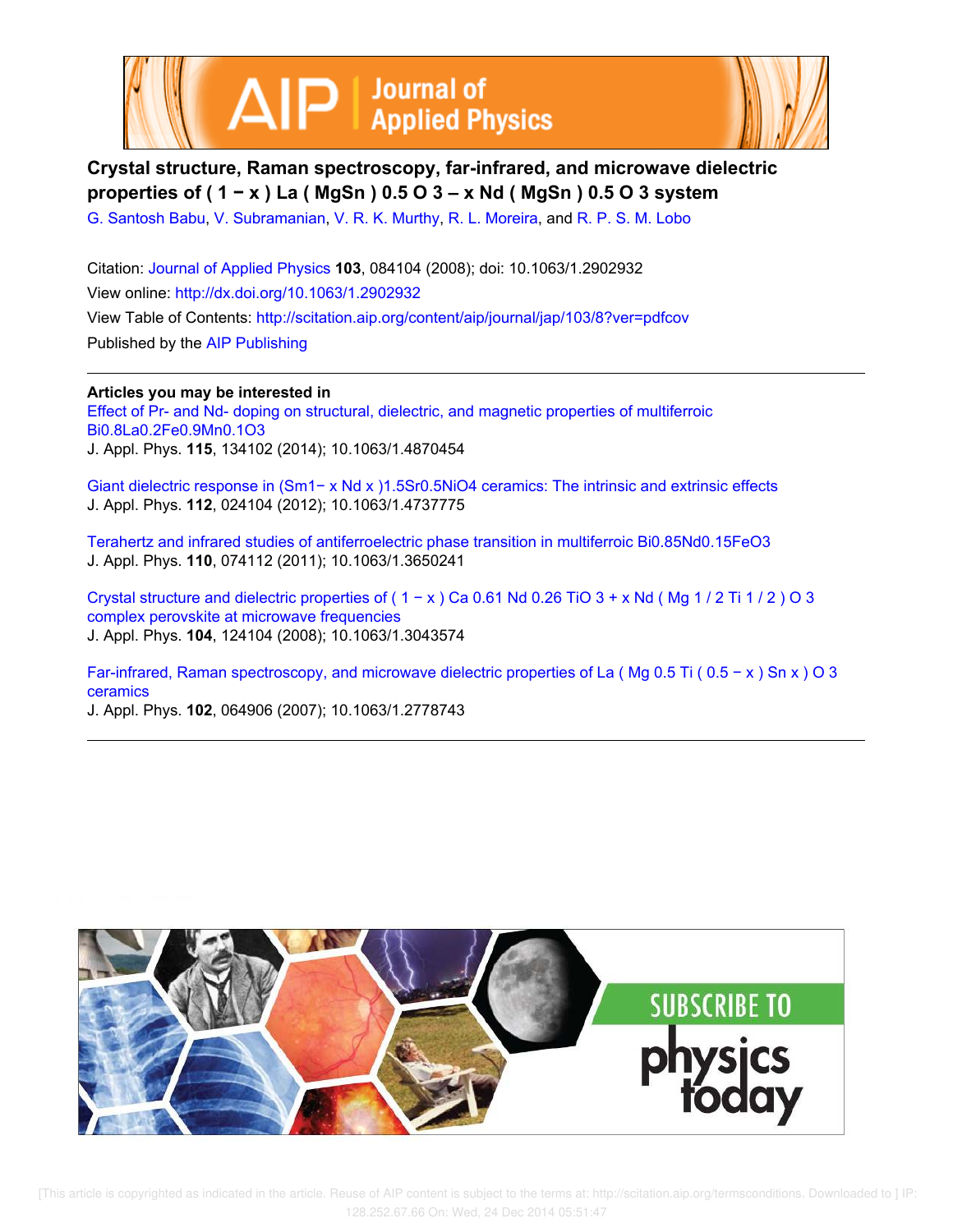# **Crystal structure, Raman spectroscopy, far-infrared, and microwave dielectric properties of** "**1−x**…**La**"**MgSn**…**0.5O<sup>3</sup> –xNd**"**MgSn**…**0.5O<sup>3</sup> system**

G. Santosh Babu,<sup>1</sup> V. Subramanian,<sup>1,a)</sup> V. R. K. Murthy,<sup>1</sup> R. L. Moreira,<sup>2</sup> and R. P. S. M. Lobo<sup>3</sup>

*Department of Physics, Indian Institute of Technology-Madras, Chennai 600 036, India Departamento de Física, ICEx, UFMG, CP 702, Belo Horizonte, Minas Gerais 30123-970, Brazil Laboratoire Photons et Matière (CNRS–UPR5), ESPCI, Université Pierre et Marie Curie, 10 rue Vauquelin, 75231 Paris Cedex 05, France*

(Received 13 November 2007; accepted 22 January 2008; published online 18 April 2008)

The complex perovskite system  $(1-x)La(MgSn)_{0.5}O_3 - xNd(MgSn)_{0.5}O_3$  with the composition  $(x=0-1)$  was prepared by the solid state reaction method. Structural and spectroscopic studies were carried out to understand the variation of dielectric properties with *x*. Rietveld refinement was carried out with the initial model obtained by using the structure prediction and diagnostic software. The symmetry of the compositions was determined to be monoclinic with space group  $P2_1/n$ , which corresponds to the  $a^-a^-c^+$  tilting system, and the long-range order parameter was found to decrease with an increase in neodymium concentration. Raman spectra were analyzed by fitting the  $A_{1g}$ -like mode to a Lorentzian peak shape. Intrinsic dielectric parameters were estimated by fitting infrared reflectance spectra with the four-parameter semiquantum model. Transverse optic phonon mode strengths and average phonon damping were calculated. The origin of increase in the intrinsic loss with the composition variation is discussed. Microwave measurements were carried out in the frequency range of 9–11 GHz. The dielectric constant decreases and the temperature coefficient of resonant frequency becomes less negative with the increase in neodymium concentration. © *2008 American Institute of Physics*. DOI: 10.1063/1.2902932

## **I. INTRODUCTION**

The rapid growth of wireless communications and information access in the last decade stimulated research on microwave dielectrics, which are used in handsets and base station circuits.<sup>1</sup> High dielectric constant ( $\varepsilon'$ ), high quality factor (Q), and near zero temperature coefficient of resonant frequency  $(\tau_f)$  are the three prerequisites for a material to be useful in those applications. In particular, base station manufacturer requires moderately high dielectric constant, low cost, and high  $Q$  materials.<sup>1</sup> Recently, rare earth (RE)-based complex perovskites with the chemical formula  $RE(B'B'')O_3$ have received considerable attention as potential candidates for dielectric resonators and as an alternative to the expensive tantalum and niobium based perovskites. $2-4$  The tolerance factor  $(t)$  of these RE-based perovskites is smaller than 1, which facilitates the tilting of  $BO<sub>6</sub>$  octahedrons. These materials are known to exhibit  $P2_1/n$  symmetry with  $a^-a^-c^+$ tilting. The monoclinic  $P2_1/n$  symmetry supports the 1:1 chemical ordering, whereas the symmetry becomes orthorhombic *Pbnm* for the disordered structure.<sup>5,6</sup> In *ABX*<sub>3</sub> perovskites, the *A*-site cation lies on the mirror plane in *Pbnm* setting with the position  $(x, y, 0.25)$ . The different identities and sizes of the *B*-site cations in  $P2_1/n$  destroy the strict symmetry of the mirror plane that result in a slight deviation of the *z* coordinate of the *A*-site cation from  $0.25$ .<sup>7,8</sup>

Chemical structure, cation ordering, microstructure, con-

stituent ions, and phonon characteristics are the various factors that influence the microwave dielectric properties. In particular, the dielectric loss in ceramics is known to be caused by both extrinsic factors (porosity, impurities, etc.) and intrinsic losses (lattice absorption due to crystal anharmonicity).<sup>9</sup> Optimization of all the properties is a challenging task. Reaney *et al.*<sup>10</sup> have shown that a decrease in the tolerance factor results in a decrease in the temperature coefficient of the resonant frequency in alkaline earth complex perovskites. However,  $Nd(MgTi)_{0.5}O_3$  (NMT) with a tolerance factor  $(t)$  of 0.92 [smaller than that of  $La(MgTi)_{0.5}O_3$  (LMT) with  $t=0.95$ ] is shown to possess a less negative temperature coefficient of resonant frequency.<sup>3,11</sup> First principles calculations on CaTiO<sub>3</sub> and  $Ca(AlNb)_{0.5}O_3$  reveal that the differences in the properties of low frequency polar phonons correlate with the temperature coefficient of resonant frequency and permittivity.<sup>12</sup>

Spectroscopic techniques give the advantage of studying phonon modes and thereby enable better understanding of the dielectric properties. The structural modifications, qualitative analysis of long range order (LRO), and distortions in the octahedra can be studied by using Raman spectroscopy.<sup>13,14</sup> Runka *et al.*<sup>13</sup> concluded that the cubic  $F_{2g}$ mode splits into doublets and triplets with the lowering of the symmetry, while the sharpness and intensity of the  $F_{2g}$ and  $A_{1g}$  modes varied with the variation in the ordering.

Infrared (IR) reflectivity is highly sensitive to the degree of order in a material.<sup>15</sup> Intrinsic properties and average phonon damping can be estimated by fitting the reflectivity data to the four-parameter semiquantum model. $^{2}$  IR reflectivity is not so sensitive to the details of processing and to small

a) Author to whom correspondence should be addressed. Tel.:  $+91-44-$ 22574883. FAX: 91-44-22570545. Electronic mail: manianvs@iitm.ac.in.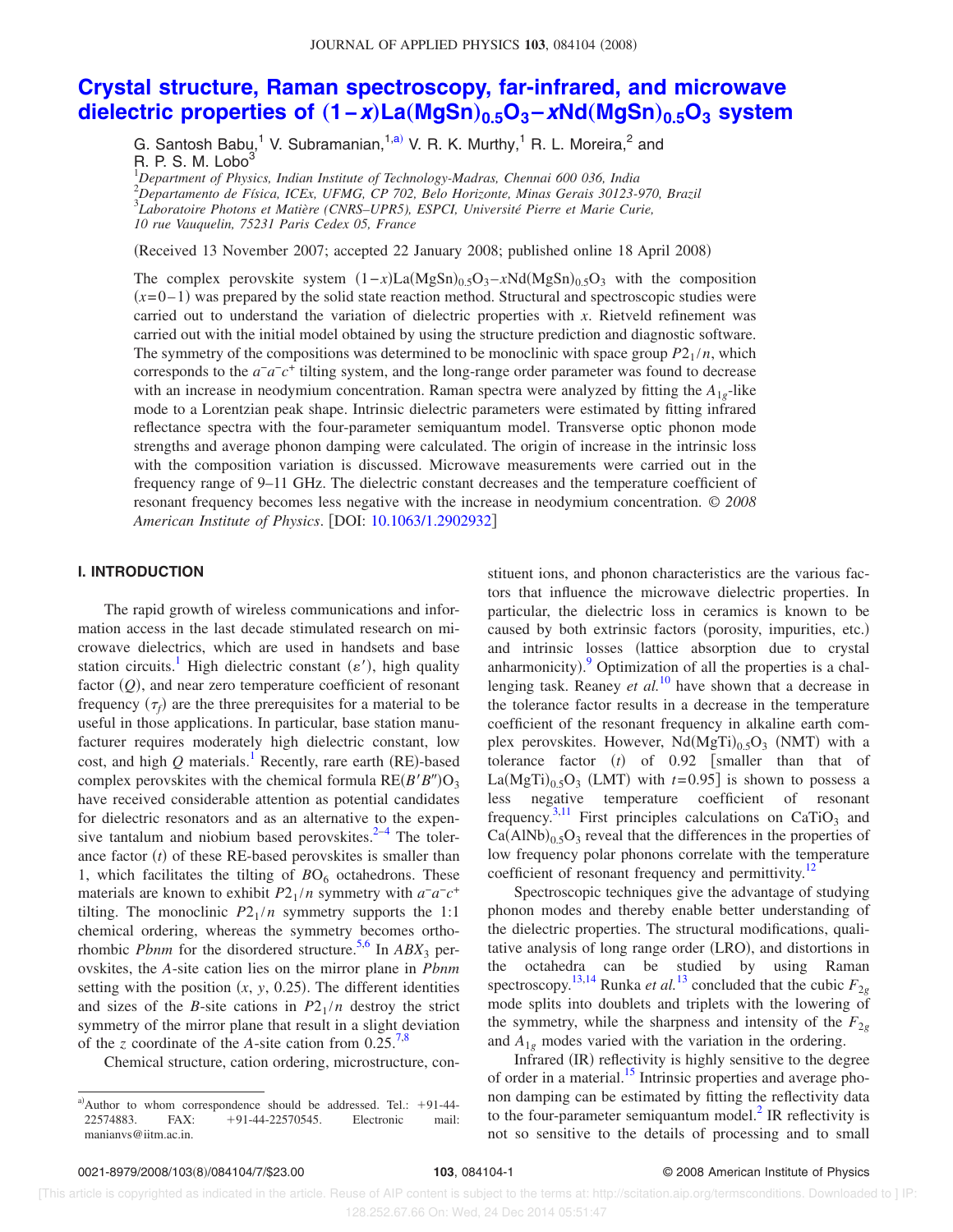concentration (of the order of 1 wt %) of dopants.<sup>16</sup> The IR-active modes corresponding to  $A - BO_6$  vibration are shown to be responsible for the main contribution of dielectric properties in the solid solution of  $LMT\text{-}NMT$ .<sup>3</sup> Recently, a combined study of Raman and Fourier transform infrared  $(FTIR)$  on La $(Mg_{0.5}Ti_{(0.5-x)}Sn_x)O_3$  concluded that the dielectric loss strongly correlates with the variation in the  $LRO<sup>2</sup>$ .

This work reports on the structure and characterization of the  $(1-x)La(MgSn)_{0.5}O_3 - xNd(MgSn)_{0.5}O_3$  system. The structure of the compounds is determined and LRO is estimated by using Rietveld refinement of the x-ray diffraction data. The initial model for the refinement is obtained by using the "structure prediction and diagnostic software" (SPUDS).<sup>8</sup> It was previously shown that SPUDS predicts the structures of perovskite materials with good accuracy.<sup>17</sup> This paper also investigates the Raman, IR, and microwave dielectric properties of the ceramics. The variation of the LRO with the composition is analyzed by using Raman spectroscopy. Intrinsic dielectric parameters are obtained by extrapolating IR fitting values to microwave frequencies. Correlation of the dielectric properties with the LRO and phonon characteristics is discussed.

## **II. EXPERIMENT**

The  $(1-x)La(MgSn)_{0.5}O_3 - xNd(MgSn)_{0.5}O_3$   $(x=0.0,$  $0.25, 0.5, 0.75,$  and  $1.0$ ) powders were prepared by the solid state reaction method by mixing individual high-purity oxides  $La_2O_3$  (Alfa Aesar, 99.99%), MgO (Alfa Aesar, 99.95%),  $Nd<sub>2</sub>O<sub>3</sub>$  (Alfa Aesar, 99.9%), and  $SnO<sub>2</sub>$  (Alfa Aesar, 99.9%). The starting materials were stoichiometrically weighed after drying  $La_2O_3$  and  $Nd_2O_3$  at 1000 °C for 24 h and MgO at 800 °C for 6 h to remove moisture content and carbonates. The powders were then dry mixed with an agate mortar and pestle and subsequently wet mixed by using distilled water. Each wet mixed powder was dried in an oven at 150 °C for 6 h. The calcination temperature was varied between 1150 and 1200 °C with a duration of 3–5 h. The calcined powder with the organic binder polyvinyl alcohol was pressed into pellets by using a uniaxial press and the binder was evaporated at 500 °C for 12 h. Sintering was carried out at 1600 °C for 5 h.

X-ray diffraction data were collected by using PaNAlytical X'pert pro MPD in Bragg–Brentano geometry with an X'celerator detector. The collection conditions were Cu K $\alpha$ radiation, 40 kV, 30 mA, 0.033° step scan, 1.0° divergence slit, and 0.02 rad incident and receiving soller slits. Rietveld refinement was performed by using the GSAS suite with EXPGUI.<sup>18,19</sup> Shifted Chebyschev with nine terms was used to describe the background. A pseudo-Voigt (profile function 3 in GSAS) was used to model the peak shapes.

The samples were one side polished by using 0.25  $\mu$ m diamond paste and subsequently annealed at 500 °C for 8 h to remove the residual stress for spectroscopic measurements. Raman measurements were carried out by using a Horiba Jobin Yvon HR 800 UV Raman spectrometer equipped with a thermoelectrically cooled charge-coupled device. The 632.8 nm line of the He-Ne laser with an output of 10 mW was used as the excitation source and an Olympus



FIG. 1. X-ray diffraction patterns of  $(1-x)La(MgSn)_{0.5}O_3$  $-xNd(MgSn)_{0.5}O_3$ ,  $x=0.0$  (bottom), 0.25, 0.5, 0.75, and 1.0 (top) ceramics. The unidentified impurity peak is shown by the arrow mark.

BX-41 microscope with a  $100 \times$  objective was employed for micro-Raman detection. Far-IR and mid-IR reflectance spectra were obtained by using a Bruker IFS 66v FTIR spectrometer. The modulated light beam from the spectrometer was focused onto either the sample or an Au-reference mirror, and the reflected beam was directed onto a 4.2 K bolometer detector  $(40-650 \text{ cm}^{-1})$  or a DTGS:KBr pyroelectric detector  $(350-5000 \text{ cm}^{-1})$ . The different sources, beam splitters, and detectors used in these studies provided substantial spectral overlap, and the reflectance mismatch between adjacent spectral ranges was less than 1%. The FTIR spectra and the width of the  $A_{1g}$  mode of Raman spectra were analyzed by using the FOCUS software.<sup>20</sup> Prior to fitting the  $A_{1g}$  mode to the Lorentzian peak, a base line correction was applied to the experimental data.

The densities of the sintered samples were measured by using the Archimedes method. The microwave dielectric measurements were carried out by using the N5230A vector network analyzer. The TE<sub>011</sub> or TE<sub>018</sub> mode was used for the measurements. The dielectric constant  $(\varepsilon_r)$  was measured by using the Hakki–Coleman<sup>21</sup> dielectric resonator method, as modified and improved by Courtney.<sup>22</sup> The quality factor  $(Q)$ was measured by using the reflection mode gold-coated copper cavity. The temperature coefficient of resonant frequency was measured by using a temperature controlled hot plate enclosure with an invar cavity in the temperature range of  $30-70$  °C.

## **III. RESULTS AND DISCUSSION**

## **A. Structure determination**

X-ray diffraction patterns of  $(1-x)La(MgSn)_{0.5}O_3$  $-xNd(MgSn)_{0.5}O_3$  ( $x=0.0, 0.25, 0.5, 0.75,$  and 1.0) are presented in Fig. 1. An unidentified impurity peak  $(< 2$  wt %) is observed in the  $x=0.0$  and  $x=0.25$  compositions and a  $Nd_2Sn_2O_7$  pyrochlore phase  $(< 2$  wt %) is observed in the  $x = 1.0$  composition. Superlattice reflections corresponding to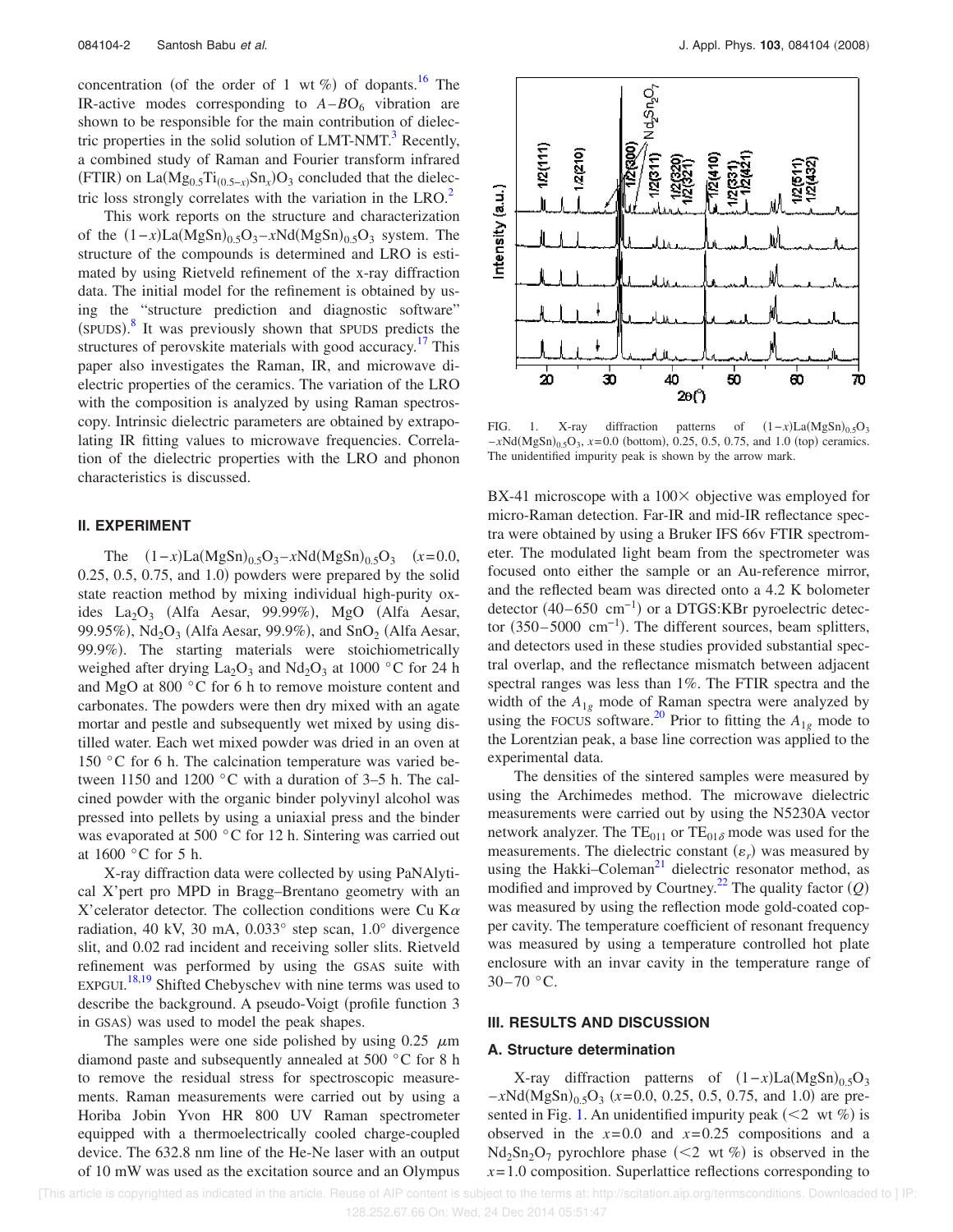TABLE I. Fractional atomic coordinates, thermal parameters, and occupancies of  $La(MgSn)_{0.5}O_3$ .

|          | Site | $\boldsymbol{x}$ | y           | Z.        | Occupancy | $U_{\rm iso}$ ( $\rm \AA^2$ ) |
|----------|------|------------------|-------------|-----------|-----------|-------------------------------|
| La       | 4(e) | 0.4885(6)        | 0.5406(2)   | 0.2501(3) | 1         | 0.0074(5)                     |
| Mg       | 2(c) | $\theta$         | 0.5         | $\Omega$  | 0.96      | 0.006(4)                      |
| Mg       | 2(d) | 0.5              | $\theta$    | $\theta$  | 0.04      | 0.006(4)                      |
| Sn       | 2(d) | 0.5              | $\theta$    | $\Omega$  | 0.96      | 0.006(8)                      |
| Sn       | 2(c) | $\theta$         | 0.5         | $\theta$  | 0.04      | 0.006(8)                      |
| $\Omega$ | 4(e) | 0.280(3)         | 0.282(3)    | 0.057(3)  | 1         | 0.003(3)                      |
| $\Omega$ | 4(e) | 0.210(3)         | 0.808(3)    | 0.040(4)  | 1         | 0.003(3)                      |
| $\Omega$ | 4(e) | 0.589(2)         | $-0.024(2)$ | 0.248(3)  |           | 0.003(3)                      |

Mg/Sn ordering  $(000)$ , in-phase tilting  $(00e, 0e0, e00)$ , outof-phase tilting  $(0.00, h+k+l>3)$ , and *A*-site cation displacement *(eoe,eeo,oee)* are observed in all the compositions.<sup>23</sup> All the superlattice reflections are indexed with half integer Miller indices (Fig. 1). The presence of  $\frac{1}{2}(111)$  indicates the existence of 1:1 *B*-site cation ordering in all the compositions.

The high x-ray scattering contrast between  $Mg^{2+}$  and Sn<sup>4+</sup> enables an accurate determination of the cation ordering. All the compositions exhibit monoclinic  $P2_1/n$  symmetry. Fractional atomic coordinates, thermal parameters, and occupancies are presented in Tables I–V and the refinement plot for  $La(MgSn)_{0.5}O_3$  is shown in Fig. 2. Pyrochlore  $Nd_2Sn_2O_7$  is also modeled along with  $Nd(MgSn)_{0.5}O_3$  and the fraction of the pyrochlore is determined to be 1 wt *%*. When the occupancies of the  $Mg^{2+}$  and  $Sn^{4+}$  sites are refined, the unit cell content is constrained according to the chemical composition. In order to avoid the unwanted correlation with the order parameter, the thermal parameter ( $U_{\text{iso}}$ ) values for the octahedral site are constrained to be equal. The Rietveld discrepancy indices and lattice constants are summarized in Table VI.

Refinement results reveal that the unit cell volume decreases with an increase in neodymium concentration. However, the lattice parameter *b* is observed to slightly increase with the neodymium concentration. A similar behavior of increase in *b* is also observed in the  $(1-x)La(MgTi)_{0.5}O_3$  $-xNd(MgTi)_{0.5}O_3$  system.<sup>3</sup> The degree of cation ordering is quantified with the LRO,

$$
LRO = [2(occ)B - 1] \times 100,
$$
 (1)

where  $(occ)_B$  is the fractional occupancy of the *B*-site cation on the predominantly occupied octahedral site.<sup>24</sup> The LRO of

TABLE II. Fractional atomic coordinates, thermal parameters, and occupancies of  $La_{0.75}Nd_{0.25}(MgSn)_{0.5}O_3$ .

|           |                                                                      |                | Occupancy | $U_{\rm iso}$ ( $\rm \AA^2$ ) |
|-----------|----------------------------------------------------------------------|----------------|-----------|-------------------------------|
| 0.4883(5) | 0.5443(2)                                                            | 0.2504(2)      | 0.75      | 0.0093(1)                     |
| 0.4883(5) | 0.5443(2)                                                            | 0.2504(2)      | 0.25      | 0.0093(1)                     |
| $\theta$  | 0.5                                                                  | $\theta$       | 0.96      | 0.008(5)                      |
| 0.5       | $\theta$                                                             | $\overline{0}$ | 0.04      | 0.008(5)                      |
| 0.5       | $\theta$                                                             | $\Omega$       | 0.96      | 0.008(1)                      |
| $\theta$  | 0.5                                                                  | $\theta$       | 0.04      | 0.008(1)                      |
| 0.292(3)  | 0.294(3)                                                             | 0.049(3)       | 1         | 0.018(3)                      |
| 0.210(3)  | 0.795(3)                                                             | 0.045(4)       |           | 0.018(3)                      |
| 0.599(2)  | $-0.030(2)$                                                          | 0.247(3)       | 1         | 0.018(3)                      |
|           | 4(e)<br>4(e)<br>2(c)<br>2(d)<br>2(d)<br>2(c)<br>4(e)<br>4(e)<br>4(e) |                |           |                               |

TABLE III. Fractional atomic coordinates, thermal parameters, and occupancies of  $La<sub>0.5</sub>Nd<sub>0.5</sub>(MgSn)<sub>0.5</sub>O<sub>3</sub>$ .

|          | Site | $\mathcal{X}$ | $\mathcal{V}$ | Z.        | Occupancy | $U_{\text{iso}}$ ( $\AA^2$ ) |
|----------|------|---------------|---------------|-----------|-----------|------------------------------|
| La       | 4(e) | 0.4887(6)     | 0.5474(2)     | 0.2503(2) | 0.5       | 0.010(11)                    |
| Nd       | 4(e) | 0.4887(6)     | 0.5474(2)     | 0.2503(2) | 0.5       | 0.010(11)                    |
| Mg       | 2(c) | $\Omega$      | 0.5           | $\theta$  | 0.95      | 0.007(5)                     |
| Mg       | 2(d) | 0.5           | $\theta$      | $\theta$  | 0.05      | 0.007(5)                     |
| Sn       | 2(d) | 0.5           | $\theta$      | $\Omega$  | 0.95      | 0.007(1)                     |
| Sn       | 2(c) | $\Omega$      | 0.5           | $\Omega$  | 0.05      | 0.007(1)                     |
| $\Omega$ | 4(e) | 0.297(3)      | 0.288(3)      | 0.040(4)  | 1         | 0.009(3)                     |
| $\Omega$ | 4(e) | 0.209(3)      | 0.800(3)      | 0.051(3)  | 1         | 0.009(3)                     |
| $\circ$  | 4(e) | 0.607(2)      | $-0.028(2)$   | 0.255(2)  |           | 0.009(3)                     |

 $La(MgSn)_{0.5}O_3$  (LMS) is determined to be 92% and it gradually decreases to  $88\%$  for  $Nd(MgSn)_{0.5}O_3$  (NMS).

The extent of *B*-site cation ordering depends on the difference between the oxidation states of *B*-site cations, difference between the radii of *B*-site cations,<sup>7,25</sup> the nature of *B*<sup>*n*</sup> ion, and the processing conditions.<sup>25</sup> The size difference between  $Mg^{2+}$  and  $Sn^{4+}$  is 0.03 Å, whereas the size difference between  $Mg^{2+}$  and Ti<sup>4+</sup> is 0.11 Å.<sup>26</sup> Even though the size difference between the *B*-site cations in the tin based compounds is very small, the LRO observed in the present study is high and is comparable to the LRO observed in  $Nd(MgTi)_{0.5}O_3$  (92%).<sup>27</sup> The high degree of LRO may be due to the nature of the  $Sn^{4+}$  ion. The main group  $Sn^{4+}$  is more electronegative with filled *d* orbitals, whereas the transition metal  $Ti^{4+}$  is less electronegative with empty *d* orbitals. Barnes $^{25}$  observed a high degree of LRO with the main group  $Sb^{5+}$  having a high electronegativity compared to the transition metal  $Ta^{5+}$  similar to the present work. The high electronegativity of the ion draws the oxygen's electron cloud density toward it effectively compared to the low electronegative ion.<sup>25</sup> The empty *d* orbitals of  $Ta^{5+}$  enable  $\pi$ -bonds with oxygen that stabilize Ta<sup>5+</sup>-O-Ta<sup>5+</sup> linkage, whereas  $Sb^{5+}$  has no *d* orbitals that stabilize  $Sb^{5+}$ –O– $Sb^{5+}$ linkage.<sup>25,28</sup> Therefore,  $Sn^{4+} - O - Sn^{4+}$  bonds are less favorable compared to  $Sn^{4+} - O - Mg^{2+}$  bonds. Thus, the cation order minimizes the adjacent  $Sn^{4+}$  interactions.

#### **B. Raman spectra**

The Raman spectra recorded for the solid solution system are presented in Fig. 3. The predicted Raman-active

TABLE IV. Fractional atomic coordinates, thermal parameters, and occupancies of  $La_{0.25}Nd_{0.75}(MgSn)_{0.5}O_3$ .

|                | Site | $\boldsymbol{x}$ | $\mathcal{V}$ | Z.             | Occupancy | $U_{\text{iso}}$ ( $\AA^2$ ) |
|----------------|------|------------------|---------------|----------------|-----------|------------------------------|
| La             | 4(e) | 0.4865(5)        | 0.5510(2)     | 0.2500(2)      | 0.25      | 0.014(5)                     |
| Nd             | 4(e) | 0.4865(5)        | 0.5510(2)     | 0.2500(2)      | 0.75      | 0.014(5)                     |
| Mg             | 2(c) | $\Omega$         | 0.5           | $\theta$       | 0.94      | 0.017(7)                     |
| Mg             | 2(d) | 0.5              | $\theta$      | $\theta$       | 0.06      | 0.017(7)                     |
| Sn             | 2(d) | 0.5              | $\theta$      | $\theta$       | 0.94      | 0.017(3)                     |
| Sn             | 2(c) | $\theta$         | 0.5           | $\overline{0}$ | 0.06      | 0.017(3)                     |
| $\overline{O}$ | 4(e) | 0.293(3)         | 0.295(3)      | 0.045(3)       | 1         | 0.014(3)                     |
| $\overline{O}$ | 4(e) | 0.201(3)         | 0.802(3)      | 0.052(3)       | 1         | 0.014(3)                     |
| $\overline{O}$ | 4(e) | 0.607(2)         | $-0.031(2)$   | 0.262(2)       | 1         | 0.014(3)                     |
|                |      |                  |               |                |           |                              |

 [This article is copyrighted as indicated in the article. Reuse of AIP content is subject to the terms at: http://scitation.aip.org/termsconditions. Downloaded to ] IP: 128.252.67.66 On: Wed, 24 Dec 2014 05:51:47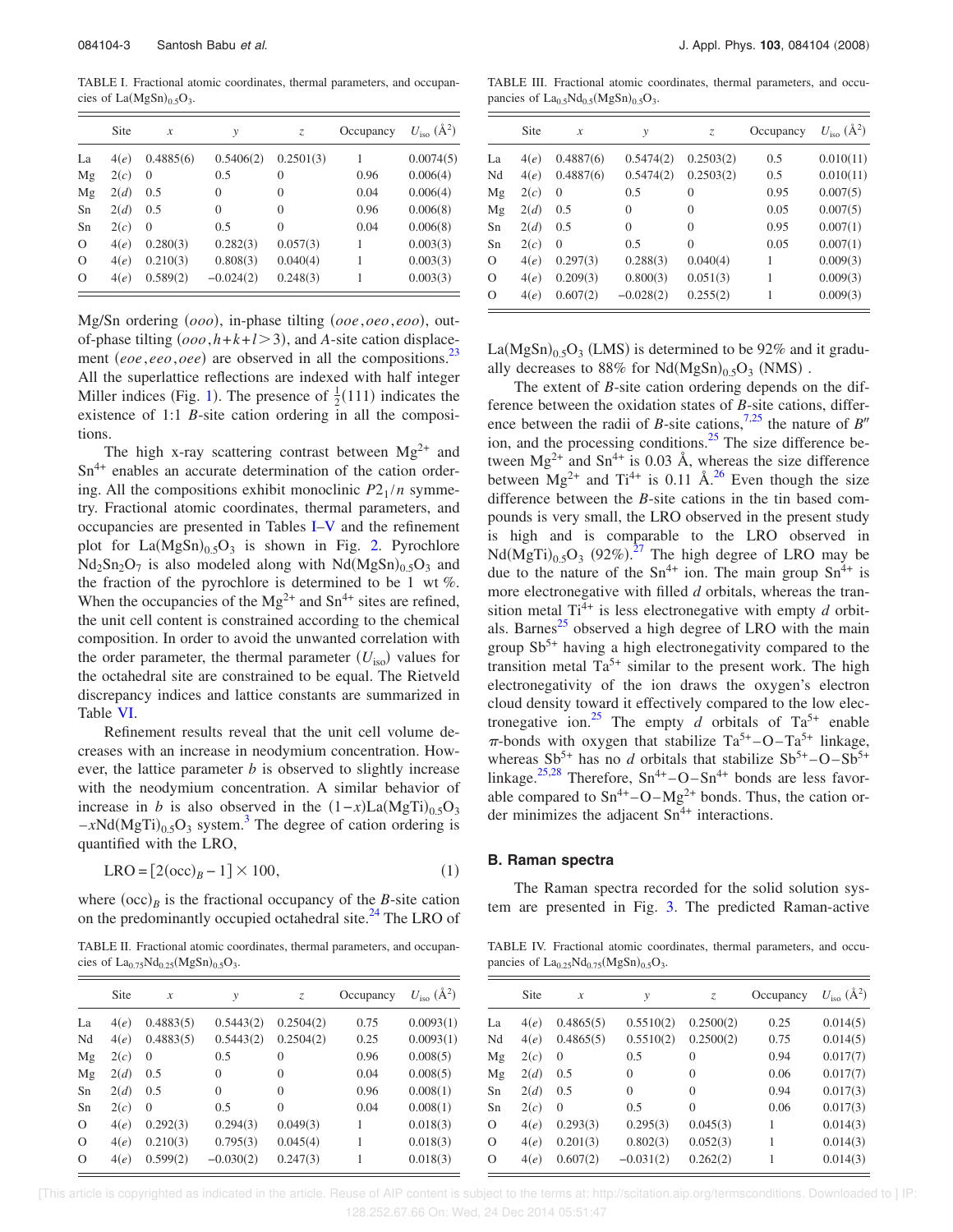TABLE V. Fractional atomic coordinates, thermal parameters, and occupancies of  $Nd(MgSn)_{0.5}O_3$ .

|          | Site | $\mathcal{X}$ | y           | Z.           | Occupancy | $U_{\text{iso}}$ (Å <sup>2</sup> ) |
|----------|------|---------------|-------------|--------------|-----------|------------------------------------|
| Nd       | 4(e) | 0.4859(6)     | 0.5535(2)   | 0.2502(3)    |           | 0.012(5)                           |
| Mg       | 2(c) | $\theta$      | 0.5         | 0            | 0.94      | 0.009(2)                           |
| Mg       | 2(d) | 0.5           | $\theta$    | $\theta$     | 0.06      | 0.009(2)                           |
| Sn       | 2(d) | 0.5           | $\theta$    | $\mathbf{0}$ | 0.94      | 0.009(4)                           |
| Sn       | 2(c) | $\Omega$      | 0.5         | $\Omega$     | 0.06      | 0.009(4)                           |
| $\Omega$ | 4(e) | 0.298(3)      | 0.295(3)    | 0.050(3)     | 1         | 0.013(4)                           |
| $\Omega$ | 4(e) | 0.199(3)      | 0.808(3)    | 0.061(3)     | 1         | 0.013(4)                           |
| $\circ$  | 4(e) | 0.606(2)      | $-0.032(2)$ | 0.257(3)     |           | 0.013(4)                           |

modes for monoclinic  $P2_1/n$  space group are 24 (12 $A_g$ )  $+ 12B_g$ <sup>2</sup>. The Raman-active modes for cubic  $Fm\overline{3}m$  are  $(A_{1g} + 2F_{2g} + E_g)$ . It is worth noticing that *B*-site 1:1 ordered materials yield structures that proceed from the cubic elpasolite-type structure, which presents four intense Ramanactive modes with symmetries  $2F_{2g}$ ,  $E_g$ , and  $A_{1g}$ <sup>29</sup>. In the low-symmetry structures derived from this cubic phase, the most intense modes will proceed from those of the cubic phase with the pertinent splitting due to the rising of degeneracy. The other modes coming from the activation of silent modes and/or from Brillouin-zone folding due to the increase of the primitive cell volume are usually less intense. According to our previous analysis on  $La(Mg_{0.5}Ti_{(0.5-x)}Sn_x)O_3$  ceramics that has the same  $P2_1/n$  symmetry,<sup>2</sup> the highest wave number mode (above 650 cm<sup>-1</sup>) is attributed to the  $A_{1g}$ -like mode that corresponds to symmetric breathing of oxygen octahedrons. Modes between 300 and 370 cm−1 and the other three in the range of 130–140 cm<sup>-1</sup> derive from  $F_{2g}$ vibrations (A-site cations).

With increasing neodymium concentration  $(x)$ , the bands do not present the same behavior for frequencies, widths, and intensities. This occurs because some bands are more sensitive to the unit cell volume, others to the tolerance factor, and others to *B*-site ordering, which have different effects on the



FIG. 2. Final observed (+ marks), calculated (solid line), and difference (below) patterns along with the calculated positions for  $La(MgSn)_{0.5}O_3$ .

TABLE VI. Lattice parameters, Rietveld discrepancy indices, and LRO of the  $(1-x)La(MgSn)_{0.5}O_3 - xNd(MgSn)_{0.5}O_3$  system.

| $\boldsymbol{x}$                | a<br>(A)                                                                  | h<br>(A)                                             | $\mathcal{C}_{0}^{(n)}$<br>$(\AA)$ | $\beta$<br>$(\text{deg})$ | $R_{\rm wp}$ $R_F^2$<br>$(\%)(\%) (\%) \chi^2$ | <b>LRO</b><br>$(\%)$ |
|---------------------------------|---------------------------------------------------------------------------|------------------------------------------------------|------------------------------------|---------------------------|------------------------------------------------|----------------------|
| $\begin{matrix} 0 \end{matrix}$ |                                                                           | 5.6387(4) 5.7250(4) 8.0219(6) 90.085(3) 6.8 4.9 1.12 |                                    |                           |                                                | 92                   |
|                                 | $0.25$ 5.6140(4) 5.7255(4) 7.9989(5) 90.096(3) 5.8 4.4 1.05               |                                                      |                                    |                           |                                                | 92                   |
|                                 | 0.5 5.5902(4) 5.7292(4) 7.9776(6) 90.123(2) 5.7 4.3 1.10                  |                                                      |                                    |                           |                                                | 90                   |
|                                 | $0.75$ $5.5652(4)$ $5.7298(4)$ $7.9533(6)$ $90.140(2)$ $5.4$ $4.2$ $1.08$ |                                                      |                                    |                           |                                                | 88                   |
| 1                               |                                                                           | 5.5397(3) 5.7304(3) 7.9281(4) 90.155(2) 4.9 4.4 1.04 |                                    |                           |                                                | 88                   |

bands. Differently, the  $F_{2g}$ -like modes in the vicinity of 330 cm<sup>-1</sup> (associated with movements of *A* or O ions) tend to merge with increasing *x*.

Concerning the highest-frequency  $A_{1g}$ -like mode (above 650 cm<sup>-1</sup>), it corresponds to the displacement of oxygen atoms along the  $B'$ –O– $B''$  axis. Its frequency is primarily determined by the  $B'$  – O and  $B''$  – O distances and bonding forces.<sup>30</sup> The full width at half maximum (FWHM) of the  $A_{1g}$  mode gives a measure of *B*-site cation ordering.<sup>2</sup> The Raman shift and FWHM of the *A*1*<sup>g</sup>* mode are summarized in Table VII. The Raman shift gradually decreases with an increase in neodymium concentration, which is attributed to the influence of the *A*-site ion on the  $A_{1g}$  mode and the decrease of the tolerance factor. The FWHM increases with increasing neodymium concentration, which indicates a decrease in the LRO, also in agreement with Rietveld refinement.

## **C. FTIR spectra**

According to the factor group analysis, $31$  the number of IR-active modes for  $P2_1/n$  symmetry is 33 (17 $A_u + 16B_u$ ). Due to anisotropy averaging out in the ceramic samples, modes  $A_u$  and  $B_u$  cannot be resolved and, therefore, the number of effective modes would be  $17<sup>2</sup>$  Figure 4 presents the IR reflectivity spectra of the compositions studied. Modes corresponding to  $A - BO_6$  translation modes (vicinity of



FIG. 3. Raman spectra of the  $(1-x)La(MgSn)_{0.5}O_3 - xNd(MgSn)_{0.5}O_3$ system.

 [This article is copyrighted as indicated in the article. Reuse of AIP content is subject to the terms at: http://scitation.aip.org/termsconditions. Downloaded to ] IP: 128.252.67.66 On: Wed, 24 Dec 2014 05:51:47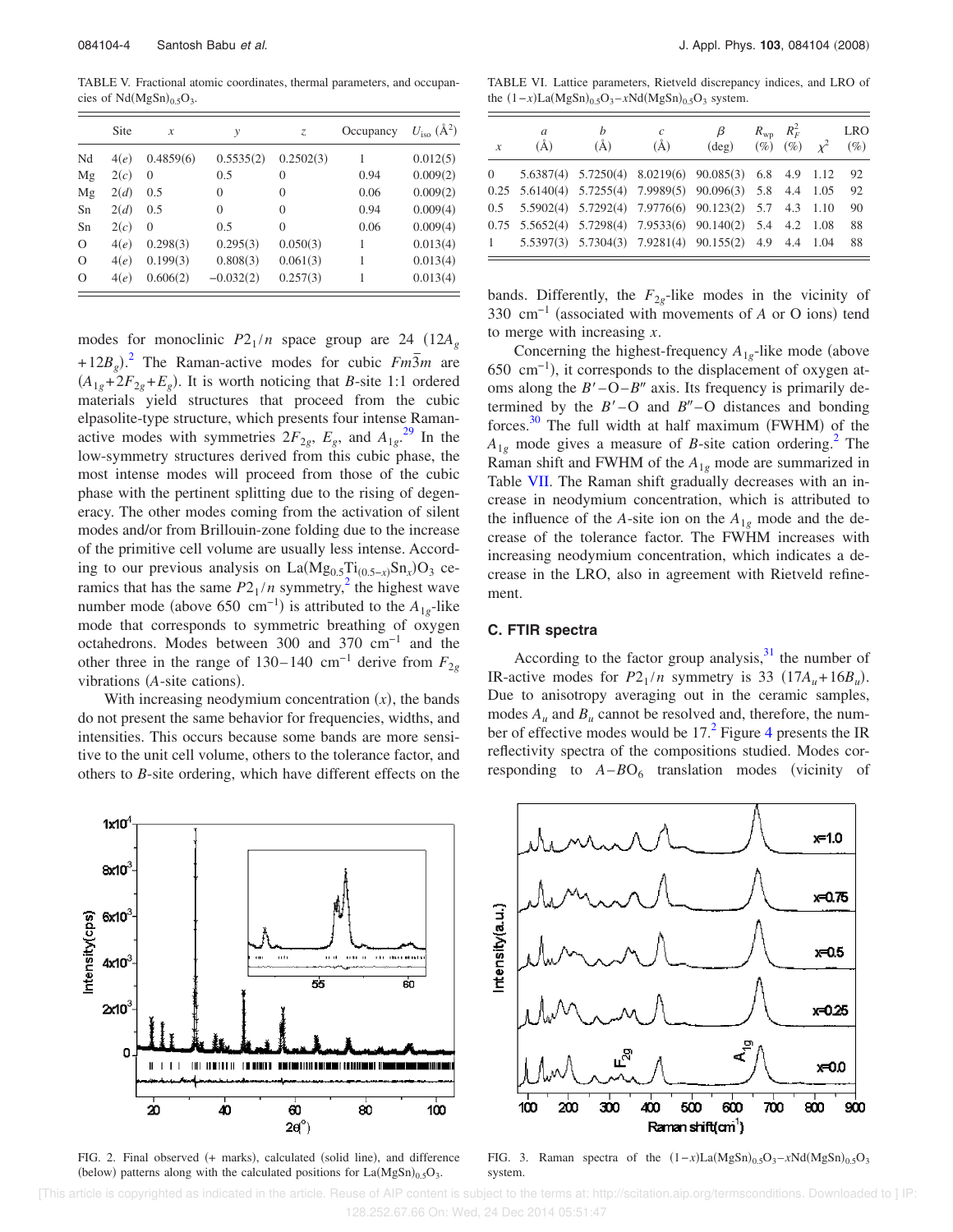TABLE VII. Relative densities, dielectric characteristics extrapolated from IR data, Lorentzian fit parameters of the  $A_{1g}$  mode (Raman), and dielectric parameters determined at microwave (MW) frequencies for the  $(1-x)\tilde{L}_a(MgSn)_{0.5}O_3 - xNd(MgSn)_{0.5}O_3$  system. The uncertainties for  $\varepsilon'$  and  $Q \times f$  are approximately 0.5% and 1%, respectively.

|                         |                            | $A_{1g}$ (Raman)         |                            | IR             |                      | <b>MW</b>      |                      |                                                        |
|-------------------------|----------------------------|--------------------------|----------------------------|----------------|----------------------|----------------|----------------------|--------------------------------------------------------|
| Nd concentration<br>(x) | Relative density<br>$(\%)$ | Shift<br>$\rm (cm^{-1})$ | <b>FWHM</b><br>$(cm^{-1})$ | $\varepsilon'$ | $Q\times f$<br>(GHz) | $\varepsilon'$ | $Q\times f$<br>(GHz) | $\tau_{\scriptscriptstyle f}$<br>(ppm/ <sup>o</sup> C) |
| 0.0                     | 98.4                       | 667.7                    | 24.0                       | 19.1           | 123 600              | 19.8           | 75 000               | $-82$                                                  |
| 0.25                    | 97.8                       | 665.0                    | 24.4                       | 18.9           | 105 800              | 19.5           | 68 000               | $-75$                                                  |
| 0.5                     | 97.6                       | 663.2                    | 24.9                       | 18.5           | 102 900              | 19.4           | 64 000               | $-66$                                                  |
| 0.75                    | 98.2                       | 661.1                    | 25.2                       | 18.3           | 99 700               | 19.2           | 70 000               | $-60$                                                  |
| 1.0                     | 98.5                       | 658.5                    | 25.4                       | 18.0           | 93 900               | 19.1           | 68 000               | $-53$                                                  |

150 cm<sup>-1</sup>), *B*−O−*B* stretching modes (200–500 cm<sup>-1</sup>), and  $B-\text{O}_6$  bending modes (500–800 cm<sup>-1</sup>) (Ref. 2) are present in all the compositions. Modes between 200 and 500 cm−1 reconfirm the existence of cation ordering and tilting in all the compositions. It is also observed that the mode in the vicinity of 350 cm−1 broadens with an increase in neodymium concentration, suggesting a decrease in LRO.

In order to determine the intrinsic parameters, mode strengths, and average phonon damping, reflectivity spectra are fitted to a four-parameter model. All the compositions are fitted with 17 modes. The estimated intrinsic values of the dielectric constant and quality factor are listed in Table VII. Figure 5 presents the TO mode frequencies and strengths and their variations with neodymium concentration (full squares denote the strength of the TO modes). The intrinsic dielectric constant slightly decreases with the increase in neodymium concentration. The slight variation is due to the variation in mode strengths in the range of  $150-175$  cm<sup>-1</sup> and, therefore, the modes corresponding to  $A - BO_6$  vibrations are responsible for the decrease in the dielectric constant. Higher strength of  $A$ – $BO<sub>6</sub>$  modes and the mode at 350 cm<sup>-1</sup> is in accordance with the previous studies. $2,3$ 



FIG. 4. IR reflectivity spectra of the  $(1-x)La(MgSn)_{0.5}O_3$  $-xNd(MgSn)_{0.5}O_3$  perovskite system (open circles represent the experimental data and continuous line represents the fitted model).

Figure 6 presents the variation in average phonon damping,<sup>2</sup>  $\langle \gamma(TO) \rangle$ , and intrinsic *Q* as function of tin concentration,

$$
\langle \gamma(TO) \rangle = \frac{\sum_{j=1}^{n} \gamma_j(TO) \Delta \varepsilon_j}{\sum_{j=1}^{n} \Delta \varepsilon_j},\tag{2}
$$

where  $\gamma_j$  and  $\Delta \varepsilon_j$  represent damping and dielectric strength of the TO mode, respectively. The intrinsic *Q* decreases with the increase in neodymium concentration, whereas the average phonon damping is observed to increase. The increase in phonon damping and decrease in the intrinsic quality factor are attributed to a decrease in LRO.

## **D. Microwave dielectric properties**

Microwave dielectric properties and relative density of  $(1-x)La(MgSn)_{0.5}O_3 - xNd(MgSn)_{0.5}O_3$  are summarized in Table VII. The dielectric constant slightly decreases with the increase in neodymium concentration, which suggests that neodymium polarizability is smaller than that of lanthanum. The polarizability values ( $\alpha$ ) reported by Shannon<sup>32</sup> for lanthanum and neodymium are 6.07 and 5.01  $\AA$ <sup>3</sup>, respectively. However, later, the polarizability of lanthanum was revised<sup>3</sup> to 4.82  $\AA$ <sup>3</sup>. This value is smaller than that of neodymium. It



FIG. 5. The variation in TO mode phonon strength as a function of Nd concentration  $x$  (open circles represent TO modes).

 [This article is copyrighted as indicated in the article. Reuse of AIP content is subject to the terms at: http://scitation.aip.org/termsconditions. Downloaded to ] IP: 128.252.67.66 On: Wed, 24 Dec 2014 05:51:47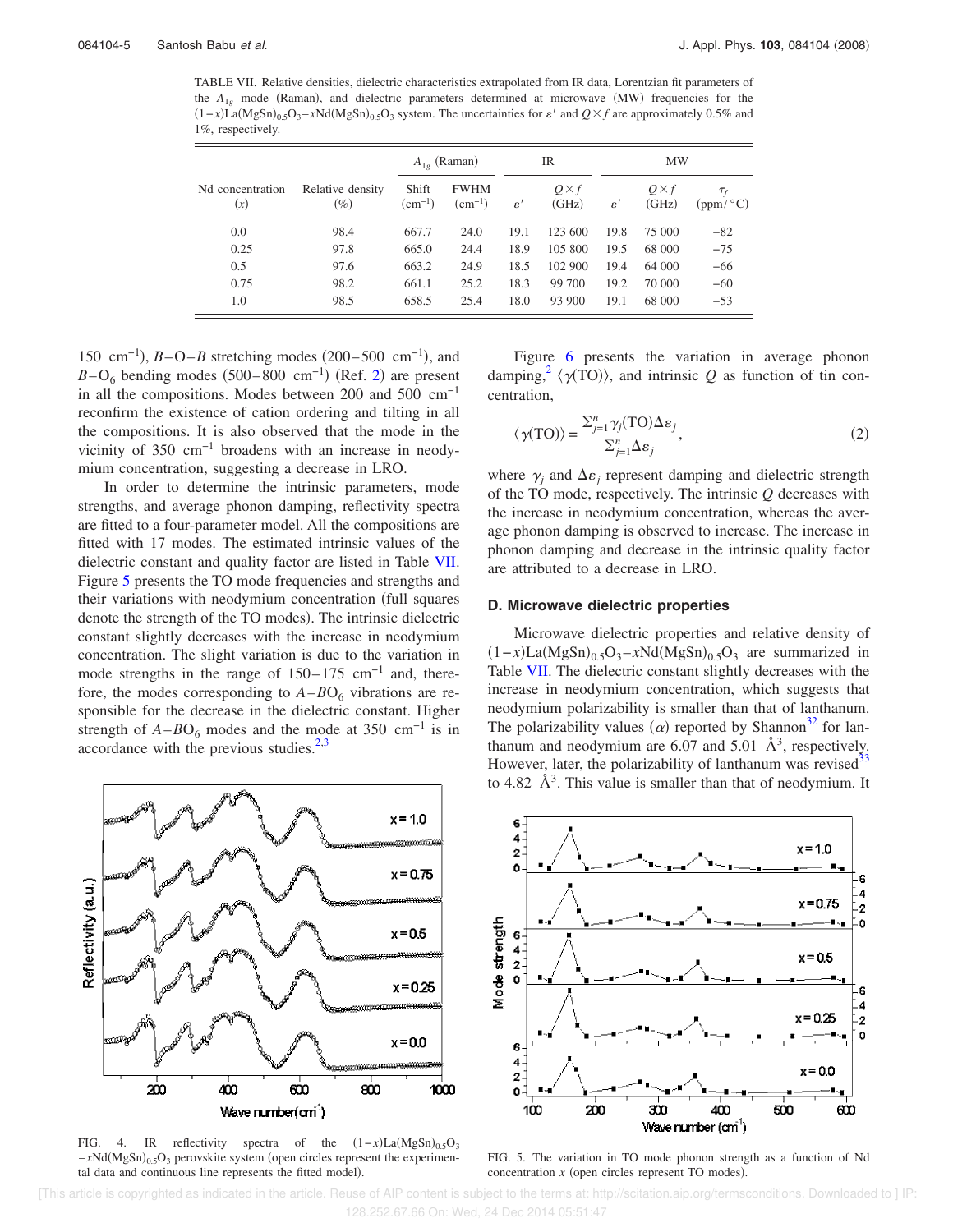

FIG. 6. Intrinsic  $Q \times f$  values (open circles) and average TO phonon damping (full squares) as functions of Nd content *x*.

was shown that in  $(1-x)La(MgTi)_{0.5}O_3 - xNd(MgTi)_{0.5}O_3$ , the dielectric constant also decreases with the increase in neodymium concentration, which is in agreement with the tendency shown in the present study. Indeed, if we revise the ionic polarizabilities for La<sup>3+</sup> by performing a linear fit of  $\alpha$ to the  $r^3$  law for all the series of lanthanide ions  $(r=1)$ radius from Ref. 26, for coordination number CN=8, and  $\alpha$ from Ref. 32, except for Ce<sup>3+</sup>, for which we used 5.47  $\AA^3$ , which is also revised after fitting), we found  $\alpha$  (La<sup>3+</sup>)  $= 5.71$   $\rm \AA^3$ . Now, if we calculate the Clausius–Mossotti dielectric constants for our system, we would have a monotonous decrease such as 26.3 for LMS to 21.7 for NMS, which is in qualitative agreement with our findings and also those of Ref. 3. The lowest experimental values could partially result from some microstructural defects, although the most probable situation is an actual reduction of the ionic effective charges (or polarizabilities) due to partial RE-O covalent bonds, which are similar to  $\text{ReTiTaO}_6$  compounds.<sup>34</sup>

The microwave quality factors obtained are smaller than the intrinsic values due to extrinsic losses contributed by structural defects. It is well known that  $Q \times f$  values also depend on the processing conditions. The extrinsic  $Q \times f$  values obtained for  $x=0.25$  and 0.5 compositions are smaller due to the lower relative density of these samples. The temperature coefficient of resonant frequency  $(\tau_f)$  becomes less negative with the increase in neodymium concentration. However, the tolerance factor decreases with the increase in neodymium concentration. In  $La(MgTi)_{0.5}O_3$  $-xNd(MgTi)_{0.5}O_3$ , a similar behavior is observed,<sup>3</sup> which suggests that  $\tau_f$  correlates with the nature of the *A*-site ion. On the other hand, there are very few attempts to relate bond valences of *B* site ions,<sup>35</sup> covalency of ions with  $\tau_f$ ,<sup>34</sup> and correlation of phonon properties with  $\tau_f$  by first principles calculations.<sup>12</sup> Detailed studies, viz., first principles calculations and bond valences obtained from accurate bond lengths by neutron diffraction studies, are required to understand the variation in the temperature coefficient of resonant frequency.

#### **IV. CONCLUSIONS**

Dense ceramic materials of  $(1-x)La(MgSn)_{0.5}O_3$  $-xNd(MgSn)_{0.5}O_3$  are prepared by the solid state reaction method. The structure of the compounds is determined by using Rietveld refinement of x-ray diffraction data. All the compounds exhibit monoclinic  $P2_1/n$  with high percentage of *B*-site cation ordering. Rietveld refinement and FWHM of the  $A_{1g}$  mode reveal that LRO decreases with increase in neodymium concentration. The IR modes corresponding to  $A - BO<sub>3</sub>$  are responsible for the decrease in dielectric constant and the average phonon damping increases with the increase in neodymium concentration. The collective study of Rietveld refinement, Raman spectroscopy, and FTIR spectroscopy reveals that the LRO and intrinsic  $Q \times f$  correlate with each other. Microwave dielectric constant and  $Q \times f$  decrease with the increase in neodymium concentration. The temperature coefficient of resonant frequency is found to be less negative with the high neodymium concentration.

#### **ACKNOWLEDGMENTS**

The authors (G.S.B., V.S., and V.R.K.M.) acknowledge the Council of Scientific and Industrial Research (CSIR), New Delhi, for providing the financial assistance in the form of Sponsored Research Project. R.L.M. acknowledges the Brazilian funding agencies CNPq and Fapemig and the ES-PCI for an invited "Chaire Joliot" appointment. The authors would also like to thank Dr. P. N. Santhosh, Department of Physics, IIT Madras, Chennai, India, for the helpful discussions on the x-ray analysis.

- <sup>1</sup>I. M. Reaney and D. Iddles, J. Am. Ceram. Soc. 89, 2063 (2006).
- <sup>2</sup>G. Santosh Babu, V. Subramanian, V. R. K. Murthy, I.-N. Lin, C.-T. Chia, and H.-L. Liu, J. Appl. Phys. 102, 064906 (2007).
- $3$ M. P. Seabra, A. N. Salak, M. Avdeev, and V. M. Ferreira, J. Phys.: Condens. Matter 15, 4229 (2003).
- <sup>4</sup>R. Ubic, Y. Hu, K. Khamoushi, and I. Abrahams, J. Eur. Ceram. Soc. **26**, 1787 (2006).
- <sup>5</sup>M. V. Avdeev, M. P. Seabra, and V. M. Ferreira, J. Mater. Res. **17**, 1112  $(2002).$
- <sup>6</sup>M. V. Avdeev, M. P. Seabra, and V. M. Ferreira, Mater. Res. Bull. **37**, 1459  $(2002).$
- ${}^{7}$ M. T. Anderson, K. B. Greenwood, G. A. Taylor, and K. R. Poeppelmeier, Prog. Solid State Chem. 22, 197 (1993).
- <sup>8</sup>M. W. Lufaso, P. W. Barnes, and P. M. Woodward, Acta Crystallogr. B **62**, 397 (2006).
- <sup>9</sup>J. Petzelt and N. Setter, Ferroelectrics 150, 89 (1993).
- <sup>10</sup>I. M. Reaney, E. L. Colla, and N. Setter, Jpn. J. Appl. Phys., Part 1 **33**, 3984 (1994).
- <sup>11</sup>S. Y. Cho, C. H. Kim, D. W. Kim, K. S. Hong, and J. H. Kim, J. Mater. Res. 14, 2484 (1999).
- <sup>12</sup>E. Cockayne, J. Appl. Phys. **90**, 1459 (2001).
- <sup>13</sup>T. Runka, R. Aleksiyko, M. Berkowski, and M. Drozdowski, Cryst. Res. Technol. **40**, 453 (2005).
- <sup>14</sup>R. L. Moreira, F. M. Matinaga, and A. Dias, Appl. Phys. Lett. **78**, 428  $(2001).$
- 15<br>I. M. Reaney, J. Pezelt, V. V. Voitesekhovskii, F. Chu, and N. Setter, J. Appl. Phys. 76, 2086 (1994).
- <sup>16</sup>J. Petzelt, S. Kamba, G. V. Kozlov, and A. A. Volkov, Ferroelectrics **176**, 145 (1996).

<sup>&</sup>lt;sup>17</sup>M. W. Lufaso and P. M. Woodward, Acta Crystallogr. B **57**, 725 (2001).

<sup>&</sup>lt;sup>18</sup>A. C. Lorson and R. B. Von dreele, "General Structure Analysis System (GSAS)," Los Alamos National Laboratory Report No. LAUR 86, 2004. <sup>19</sup>B. H. Toby, J. Appl. Crystallogr. **34**, 210 (2001).

<sup>&</sup>lt;sup>20</sup>D. De Sousa Meneses, G. Gruener, M. Malki, and P. Echegut, J. Non-Cryst. Solids 351, 124 (2005).